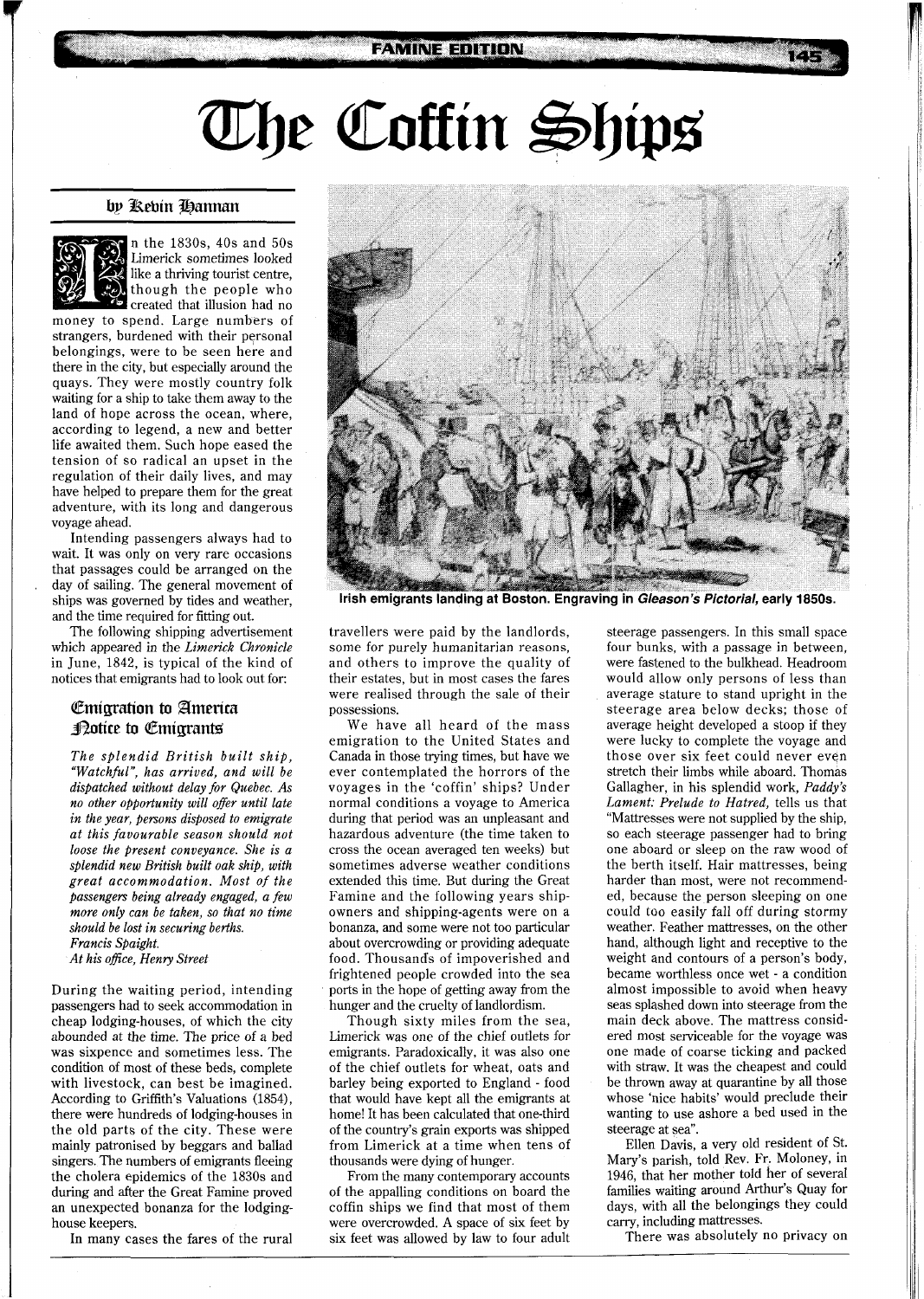board. All were crowded together, with little or no chance of movement without pushing others out of the way. Even bodily needs had to be met in community. Again I quote Thomas Gallagher:

146

*Women and girls had to undress and sleep without any assurance that decency would be respected. Single men had complete and uninterrupted communication with the passengers, including single women, who, being Roman Catholic and from a country where illegitimacy was virtually unknown, were virgins.* **1** *have known cases where girls had to sit up all night on their boxes in the steerage', said one eye witness, 'because they could not think of going to bed with a strange man: Most parents kept their single daughters in their berths with them, sleeping with them* **if**  *necessary, rather than exposing them to the dangers of bunks so inadequately divided. Some young girls never before exposed to even the rudiments of sex became hysterical when caressed in the middle of the night by men who did not have to reach far to touch them. The girls often ran screaming from bed, racing and tripping through the crazy aisles to some other part of the ship, where they found themselves within arm's reach of other men.* 

It can be safely said that all the concerns of privacy and sexual encounters were as nothing compared with the rigours and horrors of being incessantly tossed about on a tempestuous sea, the illness and death of passengers, and the throwing of bodies overboard.

Perhaps the most appalling feature of the coffin ships was the unknown, unseen and calamitous contagion. Almost all the vessels were infected with many diseases, especially typhus and cholera. Many healthy passengers contracted fever during the voyage and found a grave at the bottom of the Atlantic. Others, who barely made the journey, staggered or were carried ashore at the ports of embarkation, to find a grave in the land where they had such hope of starting a new life. An emigration officer in Boston once stated that if headstones could be erected on the ocean on the route of the emigrant ships from Ireland the sea would look like one great cemetery. Thomas Gallagher asks us to consider a few "of these British ships making the crossing in 1847: the brig *Larch,* from Sligo, buried at sea 108 of its 440 passengers, and 150 of the remainder were seriously ill when she reached the quarantine station; the *Lord Ashbourne*  from Liverpool, with 475 passengers, buried 107 at sea, and 60 were still sick with fever and dysentery on arrival at Grosse Isle; the *Verginius,* with 596 aboard, when she set sail, buried 158 during the passage and arrived with 186 more very sick and the remainder so feeble and tottering' they could hardly disembark under their own power; the *Sir Henry Pottinger,* from Cork, reported 106 deaths and 112 still sick out of 399



To Sail on or about the 10th of APRIL instant,<br>*Wind and Weather permitting*, The splendid Fast Sailing, Copper-fastened First-class **BRIG** 

 $\bm{Mary} \ \bm{and} \ \bm{Harriet}, \ \bm{\mathop{\rm Bintler\,}^{\rm BRLG,}}$  Burthen per Register 322 Tons,

JOHN SHAXSON, COMMANDER,<br>HIIS fine Vessel is now in Port, and will **THIS fine Vessel is now in Port, and will positively Sail about the above-mentioned period. Emigrants should lose no time in securing** their Berths, a great many having been already

engaged. The MARY and HARRIETT has fine height between Decks, is commanded by a Master well acquaipted in the Trade, and is admirably adapted for the conveyance of Passengers. She will be fitted up in a manner to ensure comfort and accommodation, and abundantly supplied with Fuel and Water, together with Flour and Oatmeal, agreeable to Act of Parliament.

Application to the Captain on Board, or to JOHN SIDLEY,

Ship and Emigration Agent, Henry Street, Limerick, or to any of the undermentioned:. George Taylor, Kilrush; Joseph J. Brommeil, Gas Works, Nenagh; McNamara and Son, Ennis. March **24.** 

## **Limerick Chronicle advertisement, March, 1847.**

passengers". It can be safely assumed that these dreadful statistics are a fair criteria for all the coffin ships.

Then there were the ships, many of them unseaworthy, that never made it to the other side. Among these was the barque, *Edmond.* In November, 1850, an excited crowd boarded this fine vessel at the quays; they had been waiting around for ten or twelve days, and when aboard they must have felt they had made the first major step in their great journey. For 95 of the 200 hopeful passengers it was a step towards their final dissolution. The *Edmond,* left the quays in great style and had a pleasant run to the open Atlantic. However, when only about thirty miles outside Loop Head it encountered very rough weather which quickly developed into the worst gale in living memory. In a short time every vestige of canvas was torn from the masts and she was left drifting helplessly with bare poles towards the coast. Amazingly, she was driven in through the narrow opening of Kilkee Bay, and had she drifted straight towards the beach everyone on board might have been saved, but she was driven on to the cruel rocks at what is now Edmond Point. During this terrible ordeal, the crew acted heroically, especially the captain, whose only concern was the safety of the helpless passengers.

*A large, flat stone between the shore and the doomed vessel presented itself as a*  possible stepping-stone to safety. Accord*ing to an eye-witness, the captain, a noble fellow, ordered the weather rigging of the foremast to be cut. By this move the passengers and crew were aforded some assistance to land on the rock. All the time gigantic seas broke over the rocks. But for the intrepidity and selfdevotion of two of the coastguards, and an extra assistant, not one half of those*  *saved could ever have got to the rock. I and my servant gave assistance. The seas repeatedly dashed us down and it was with difficulty we saved ourselves. The brave coastguards were James McCarthy, commissioned boatman; Timothy Hannigan, boatman, and Patrick Shannon, extra assistant.* 

*By the hands of these fine fellows, a hundred souls were rescued. When the tide rose it was impossible to land any, more on the rock. In a short time the vessel broke up and parted amidships. Several tried then to get on the rock, but were washed of at once. The remainder hung on to the afterpart of the wreck, in which there could not be more than 50 souls; this part was torn by the fury of the sea and dm3ed into the strand.* 

*It was at this moment the gallant Captain and his mate, who so ably stood by their passengers and who could not be prevailed on to desert them, were washed*  off the poop and, wonderful to say, got to land by the beach. Three other passeng*ers were also equally fortunate. All was over now and the melancholy duty only remained of collecting the bodies of the poor victims.* 

*From all I can recollect there was no fault to be laid at the Captain's charge. He had every stitch of canvas blown away in the storm, so he could only lay to or drij under bare poles. He thought to have made for the Shannon, but when he lost all his sails no alternative remained but to drift ashore.* 

*Dr. Griffin, Mr. R. Studdert and Mr. O'Donnell (Coroner) were unceasing in their attention and kindness to the passengers, whom they took into their homes. I had over 40 of them in my house. The bay is covered with fragments of the wreck.* 

The above account was written by Richard Russell, of the prominent Limerick firm of J.N. Russell and Sons, who was a guest at the home of his friend, Mr. Sykes, which was only a short distance from where the *Edmond* grounded.

Captain G.H. Fitzgerald, Government Emigration Officer, wrote the following account:

*From the Captain, John Wilson, I learned that the ship, after being 30 miles at sea, the wind headed and blew a terrific gale, which cawied away all the ship's canvas and was driven into Kilkee Bay without any damage until it struck on the rocks outside Syke's Lodge at 11.30 o'clock that night. She became a total wreck at 3 o'clock next morning. Out of 216 souls, 120 are saved, and, as far as we can at present ascertain, 96 are lost; 47 dead bodies have been washed in. The only member of the crew lost was the carpenter. The majority of the passengers lost were women and children. It is a miracle how the ship got into the bay, the only ship that was ever seen there, the entrance being very narrow and at all times dangerous. Yet, had the tide been on the ebb instead* **of**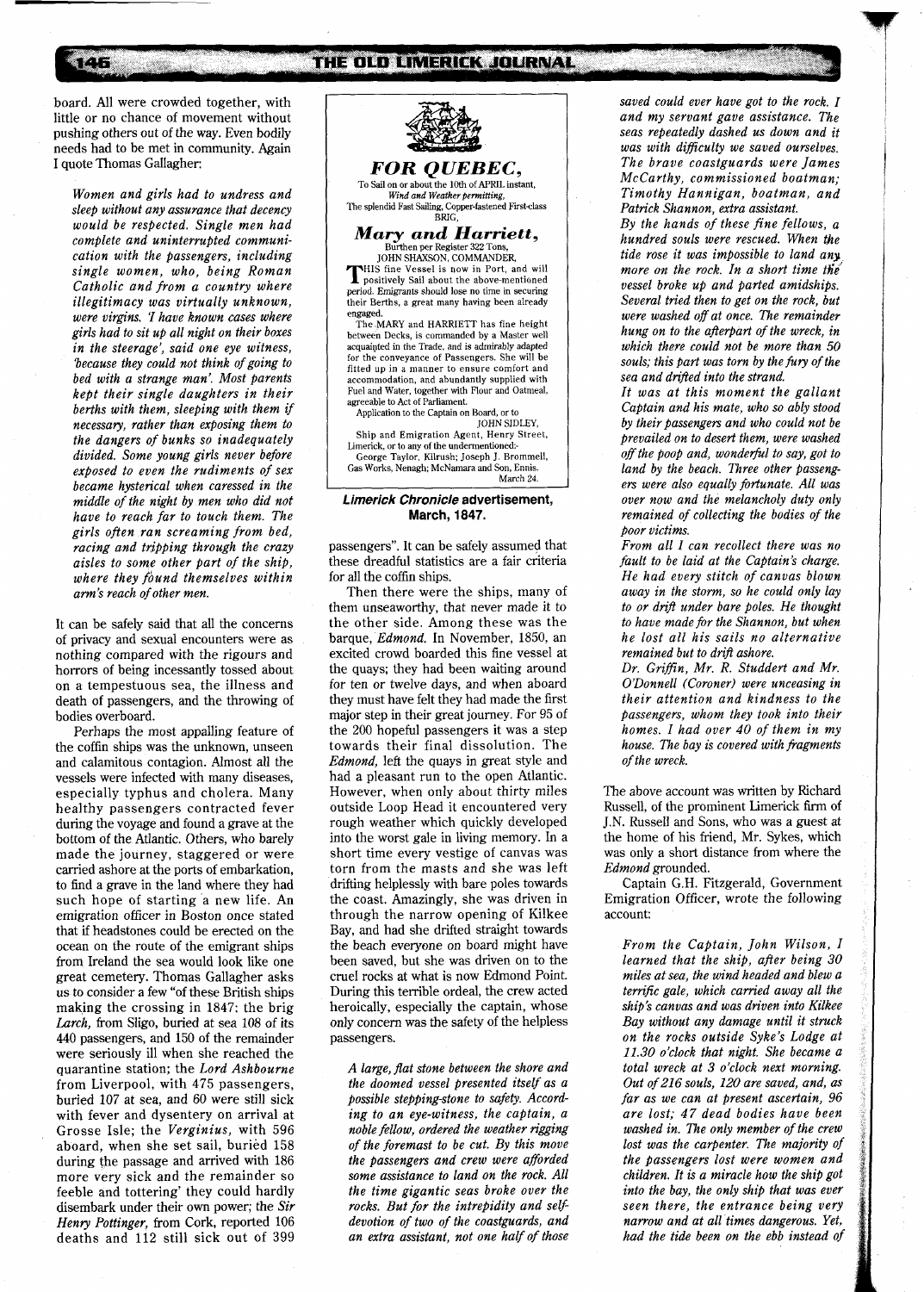**FAMINE EDITION** 

**The Great Britain steam ship. "British ships almost overnight came to carry half the traffic".** 

*coming in, every soul on board would have been saved. Fifty coffins have been ordered from Kilmsh, and the ship is a total loss.* 

The carpenter, who saved many lives, might also have saved his own if he had not gone below in an effort to retrieve his sea-chest just as the vessel parted in the middle.

But the unsung heroes of the drama were the women who died with their children. Among the list of those who perished are Nellie Hogan and her three children; Nancy Hurley and her three children, all from Meelick, and Mary Carmody and child, from Limerick. The list contains the names of people from all over Counties Limerick and Clare.

In the days after the tragedy old people were saying it was the worst sea disaster out of Limerick since the loss of the *Intrinsic* in 1836, though the tragedy of the *Astrea* must have been worse still. She went down in the ice off Halifax in June, 1834. Maurice Lenihan tells us that this fine vessel left Limerick for Quebec, with 240 emigrants aboard, all of whom perished. No doubt most of these victims, and the victims of the *Intrinsic,* were fleeing the dreadful cholera epidemic that decimated the population of Limerick in the eighteen thirties.

As the demand for passages grew, the emigrants were often the unsuspecting victims of heartless and fraudulent emigration agents, shipbrokers, speculators and touts. Many of the ships in which they were forced to travel were old, inadequate and totally unsuitable for the numbers carried. In the overcrowded conditions, fever and dysentery were rampant, and there was a lack of food and water. An official report, 'Papers Relative to Emigration', had this to say:

*The ships used were of the cheapest and worst kind. However, more responsible landlords were concerned by alarming reports of the dreadhl deprivations and terrible suffering endured by the emigrants during the voyages, which took ten to twelve weeks, and indeed after their arrival. One such landlord, Sir Stephen de Vere of Limerick, travelled steerage on an emigrant ship in order 'that he might speak as a witness respecting the sufferings of emigrants: He reported that 'hundreds of poor people, men, women, and children of all ages, were huddled together without light, without air, wallowing in filth and breathing a foetid atmosphere, sick in body, dispirited in heart; fever patients lying in sleeping places so narrow as almost to deny a change of position* - *their agonized ravings disturbing those around them, living without food or medicine, dying without spiritual consolation and buried in the deep without the rites of the Church'.* 

In the book, *Population and Emigration,*  P.A.M. Taylor gives an overview of the scale and pattern of emigration from British ports during this period:

*The 1820s saw very small numbers, in the 1830s much larger ones; but the first great bulge occurred with the Irish famine of the next decade: two and a half million people emigrated in eight years. A decline set in during the later 1850s; there was some revival in the 1860s; and a new peak was reached in the years immediately either side of 1870. The biggest numbers of all went during the 1880s, and the decline that followed lasted until the century's end. As to the emigrants' origins, Ulster was very prominent in the early decades, just as it*  *had been iq the eighteenth century. Catholic Ireland dominated the century's middle years. From about 1870, England and Scotland were consistently in the lead. As for destinations, British North America was especially prominent in the 1830s, and led the United States, by a narrow margin, for the period 1815-40 as a whole. With the Famine, however, the United States went far ahead, and thereafter the proportion between it and Canada was likely to be five, or even as high as nine, to one. The Australian colonies took many emigrants in the very early 1840s, in the 1850s after the gold rush, and again in the early 1860s. Emigration, too, underwent changes in technology and organisation. It saw growing specialisation of passenger vessels* - *on the North Atlantic, principally American vessels in the 1850s; growing concentration at Liverpool and New York; then, in the 1860s, the triumph of steam on the North Atlantic, and on other oceans in the next quarter-century,* 

The Colonial Land and Emigration Commission was set up in 1840 in an effort to regulate the flow of emigrants and to provide accurate information about prospects in the colonies and especially about colonial land. The commissioners organised large-scale emigration to Australia and other colonies, collected information for parliament and gave evidence before select committees; while most of the emigration can be attributed to decisions taken by individuals and families the commissioners sought to pass on information to these emigrants, as well as trying to regulate conditions at the ports and promoting safety and welfare on the high seas. Though the commissioners were not successful in enforcing all of